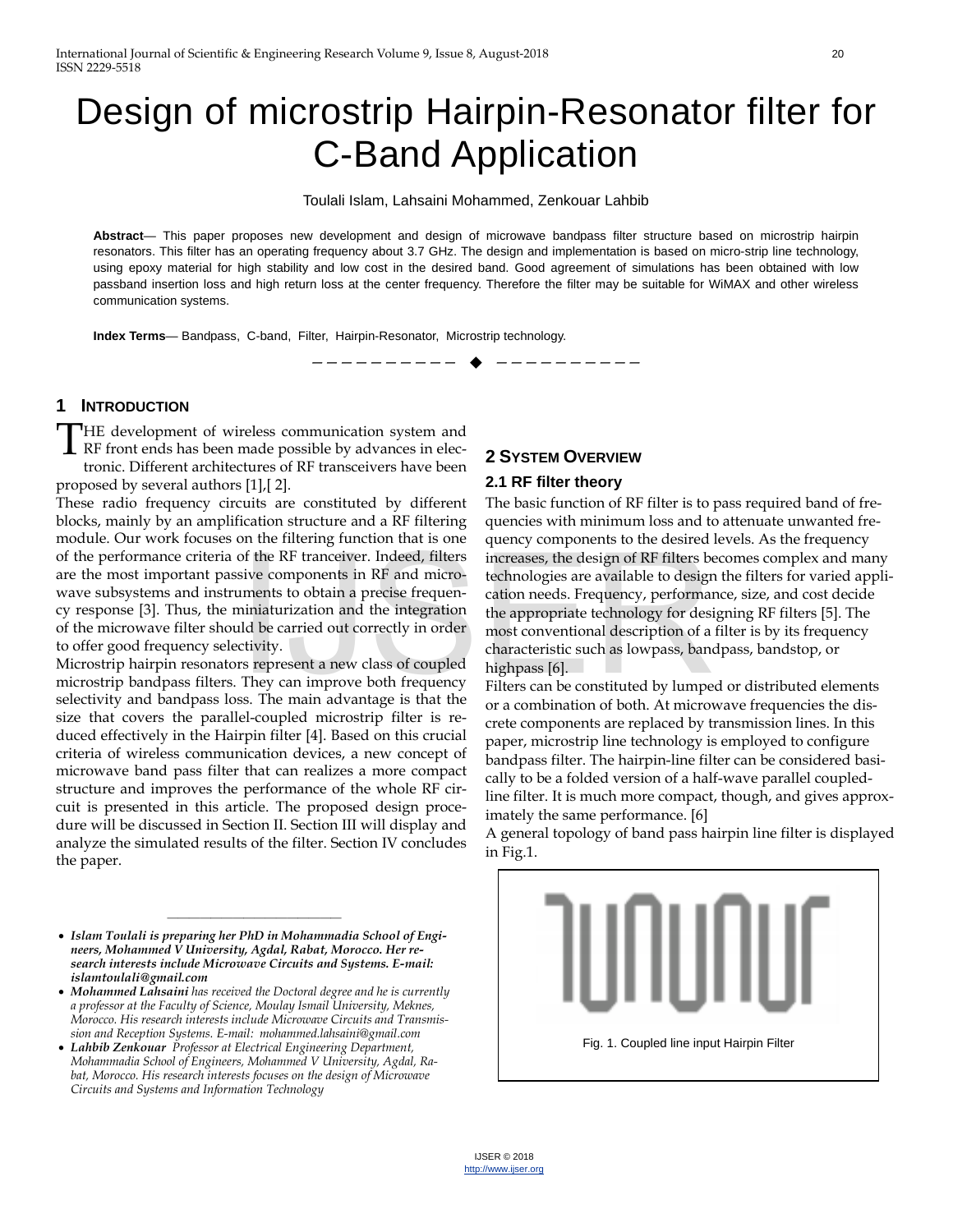#### **2.2 Structure of bandpass filter**

The design of band pass filter involves different steps:

- The first one is to precise the specifications of the filter, which are the center frequency of 3.7 GHz and the passband bandwidth of 110 MHz or the fractional bandwidth FBW = 0.11%. The filter is fabricated on FR4 substrate with the following characteristics: Relative dielectric constant of 4.32, a tangent loss of 0.0025 and a dielectric height of 1.5 mm.
- The next main step is to select an appropriate low pass prototype with equivalent element values obtained from [7]. In this design, a third pole chebyshev prototype filter with a passband ripple of 0.1 dB was used. The coefficients of Chebyshev polynomial corresponding to the required specifications are:  $g_0 = g_4 = 1$ ,  $g_1 = g_3 = 1.0315$ ,  $g_2 = 1.1474$ .
- The design equations for this bandpass filter are given by [matheai], the following equations are used for designing the parallel coupled filter:

$$
J_{0,1} = \frac{1}{Z_0} \sqrt{\frac{\pi FBW}{2g_0g_1}}
$$
  
\n
$$
J_{i,i+1} = \frac{1}{Z_0} \frac{\pi FBW}{\sqrt{g_i g_{i+1}}}
$$
  
\n
$$
J_{n,n+1} = \frac{1}{Z_0} \sqrt{\frac{\pi FBW}{2g_n g_{n+1}}}
$$
  
\n
$$
(i = 1 \text{ to } n-1)
$$
  
\n
$$
(1) \qquad t = \frac{2L}{\pi} \sin^{-1} \left(\sqrt{\frac{\pi}{2} \frac{Z_0/Z_r}{Q_e}}\right)
$$
  
\n2.3 Circuit description  
\nThe values of the even and oc  
\ncomputed using equations (1) to (shown in Table 1:  
\n
$$
J_{n,n+1} = \frac{1}{Z_0} \sqrt{\frac{\pi FBW}{2g_n g_{n+1}}}
$$
  
\n(3)

Where  $g_0$ ,  $g_1$ ...  $g_n$  are the element of the lowpass prototype with a normalized cutoff  $\Omega_0 = 1$ ,  $J_{i,i+1}$  are the characteristic admittances of  $J$  inverters and  $Z_0$  is the characteristic admittance of the terminating lines.

The even-mode and odd-mode characteristic impedances of the coupled transmission lines are expressed as follows:

$$
Z_{0e}|_{i,i+1} = Z_0 \left[ 1 + Z_0 J_{i,i+1} + \left( J_{i,i+1} \right)^2 \right]
$$
\n(4)

$$
Z_{0o}|_{i,i+1} = Z_0 \left[1 - Z_0 J_{i,i+1} + \left(J_{i,i+1}\right)^2\right]
$$
 (5)

The structural parameters of hairpin filter are as follows, these empirical equations are used to calculate the external quality factors of input and output, Qe1 and Qen, as well as the mutual coupling coefficients Mij, between the resonators i and  $i + 1$ :

$$
Q_{e1} = \frac{g_0 g_1}{FBW} \tag{6}
$$

$$
Q_{en} = \frac{g_n g_{n+1}}{FBW} \tag{7}
$$

$$
M_{i,i+1} = \frac{FBW}{\sqrt{g_i g_{i+1}}} \quad \text{for} \quad i = 1 \quad \text{to} \quad n-1 \quad (8)
$$

• To approximate the tapping length of the resonator, the formula given below was used by the designers:

$$
t = \frac{2L}{\pi} \sin^{-1} \left( \sqrt{\frac{\pi}{2} \frac{Z_0/Z_r}{Q_e}} \right)
$$
 (9)

#### **2.3 Circuit description**

The values of the even and odd mode impedances were computed using equations (1) to (5). The obtained values are shown in Table 1:

| <b>TABLE 1</b><br><b>ODD AND EVEN IMPEDACES VALUES</b> |           |          |           |
|--------------------------------------------------------|-----------|----------|-----------|
| (ZOE)0,1                                               | (ZOE)1,2  | (ZOE)2,3 | (ZOE)3,4  |
| 94.26192                                               | 69.756335 | 94.26192 | 69.756335 |
| (ZOO)0,1                                               | (ZOO)1,2  | (ZOO)2,3 | (ZOO)3,4  |
| 37,71435                                               | 39.43655  | 37,71435 | 39.43655  |

Using tools of Advanced Design System software, we have calculated the spacing, width and length between resonators. The circuit schematic of hairpin filter with all the determined dimensions is illustrated in Fig.2.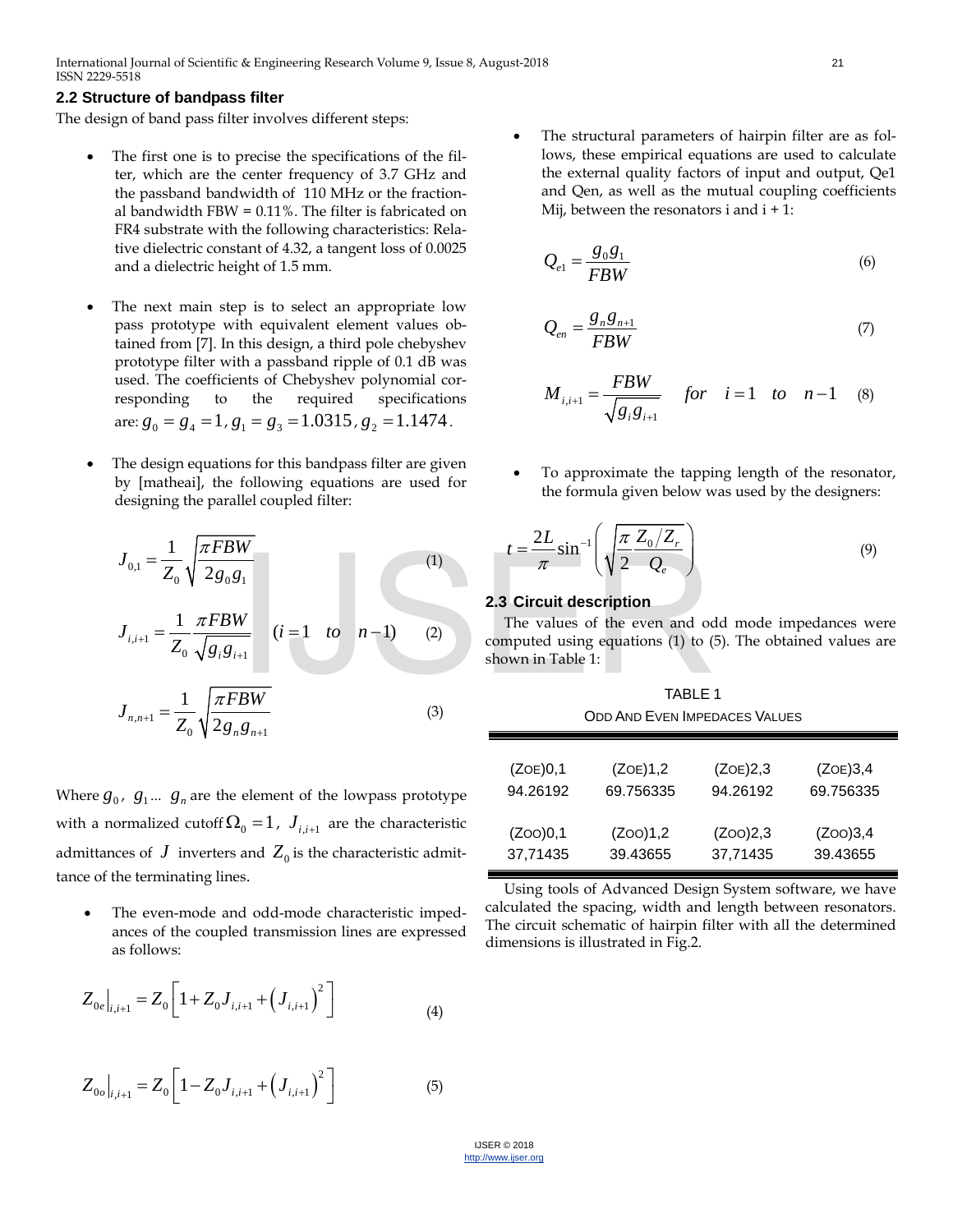

The simulation results of the filter reach the design goals. The response of the proposed filter is shown in fig.4. Hence the hairpin bandpass filter is capable of passing the frequencies between range 3.910 GHz and 4.436 GHz and rejects all other frequencies. Table 2 gives a comparison between different research works.



Band (GHz) S(1,1)  $(dB)$ S(2,1)  $(dB)$ This work  $\begin{bmatrix} 3-6 \end{bmatrix}$   $\langle -10 \end{bmatrix}$  0  $[8]$   $[0-3]$  -  $-2$  $\begin{bmatrix} 9 \end{bmatrix}$   $\begin{bmatrix} 1-4.5 \end{bmatrix}$   $\langle -5 \end{bmatrix}$   $-3$ 

# **4 CONCLUSION**

In this paper, a four section hairpin bandpass filter for C-band applications has been designed and analyzed. The layout of the filter with all specified dimensions was illustrated. The use of microstrip line technology provides a small size circuit with low cost.

Response characteristics of the filter show that the capability of implementing transmission zeros, the compactness in the size, and the simplicity in the design make the microstrip hairpin-resonator filter useful for receiver front end circuit. The development of this filter for further use in specific applications can be studied later.

## **References**

- [1] T. D. Stetzler et al, "A 2.7-4.5 V Single Chip GSM Transceiver RF Integrated Circuit," IEEE Journal of Solid-state Circuits, vol. 30, pp. 1421-1429, Dec. 1995.
- [2] C. Marshall et al, "2.7 V GSM Transceiver ICs with On-Chip Filtering," ISSCC Dig. Tech. Papers, pp. 148-149, Feb. 1995.]
- [3] P. JARRY, J. BENEAT, "ADVANCED DESIGN TECHNIQUES AND REAL-IZATIONS OF MICROWAVE AND RF FILTERS ", A JOHN WILEY & SONS, INC., PUBLICATION, 2008.
- [4] R. Levy, "Filters with single transmission zeros at real or imaginary frequen-

IJSER © 2018 [http://www.ijser.org](http://www.ijser.org/)